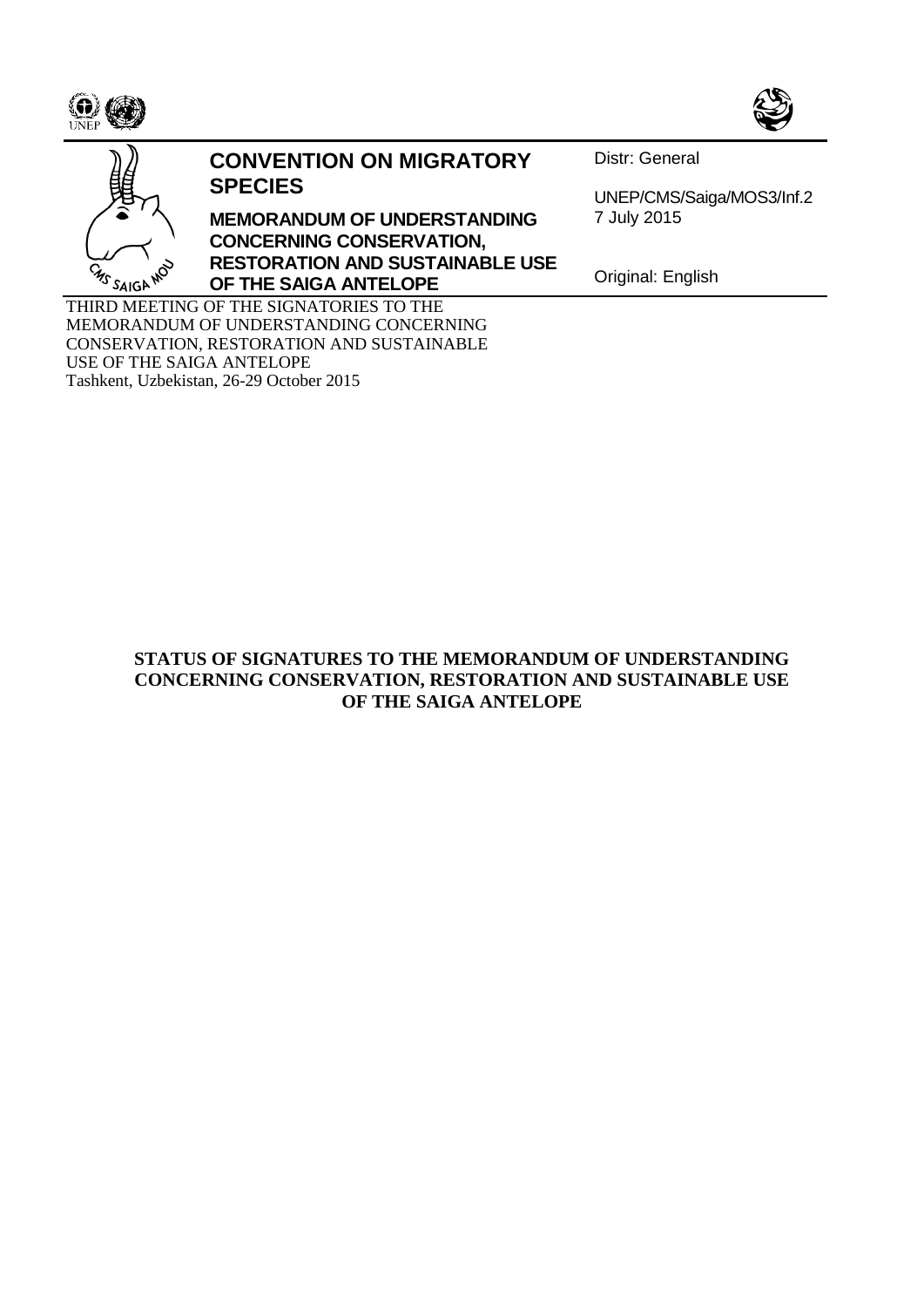## **TITLE Memorandum of Understanding concerning Conservation, Restoration and Sustainable Use of the Saiga Antelope** *(Saiga* **spp.)**

| <b>TYPE</b>                                  | Article IV $(4)$                                                                                                                                                                                                                                                                                                                                                                                                                                                                                      |
|----------------------------------------------|-------------------------------------------------------------------------------------------------------------------------------------------------------------------------------------------------------------------------------------------------------------------------------------------------------------------------------------------------------------------------------------------------------------------------------------------------------------------------------------------------------|
| <b>LEGAL STATUS</b>                          | Multilateral Environmental Memorandum of Understanding                                                                                                                                                                                                                                                                                                                                                                                                                                                |
| <b>LANGUAGE</b>                              | English, Russian                                                                                                                                                                                                                                                                                                                                                                                                                                                                                      |
| <b>DEPOSITARY</b>                            | <b>CMS</b> Secretariat                                                                                                                                                                                                                                                                                                                                                                                                                                                                                |
| <b>COVERAGE</b>                              | Saiga Antelope, Saiga spp.                                                                                                                                                                                                                                                                                                                                                                                                                                                                            |
| <b>RANGE STATES/REIO</b>                     | 5: MONGOLIA, KAZAKHSTAN, Russian Federation,<br>Turkmenistan,<br><b>UZBEKISTAN</b>                                                                                                                                                                                                                                                                                                                                                                                                                    |
| <b>FINAL ACT</b>                             | Not applicable                                                                                                                                                                                                                                                                                                                                                                                                                                                                                        |
| <b>SIGNATURE</b>                             | Signed by 5 States: Turkmenistan (23.11.05), UZBEKISTAN (23.05.06),<br>KAZAKHSTAN (24.09.06), Russian Federation (24.06.09), MONGOLIA<br>(10.09.10)                                                                                                                                                                                                                                                                                                                                                   |
| <b>IN EFFECT</b>                             | Immediately following the signature by the third State; open for signature<br>indefinitely, will become effective for each subsequent Range State on the date<br>of signature                                                                                                                                                                                                                                                                                                                         |
| <b>ACTUALLY IN EFFECT</b>                    | 24 September 2006                                                                                                                                                                                                                                                                                                                                                                                                                                                                                     |
| RAT/ACP/APP/ACC                              | Not applicable                                                                                                                                                                                                                                                                                                                                                                                                                                                                                        |
| <b>MEETINGS OF THE</b><br><b>SIGNATORIES</b> | 1st Meeting: 25-26 September 2006, Almaty, Kazakhstan<br>2 <sup>nd</sup> Meeting: 7-10 September 2010, Ulaanbaatar, Mongolia                                                                                                                                                                                                                                                                                                                                                                          |
| <b>SECRETARIAT</b>                           | <b>CMS</b> Secretariat                                                                                                                                                                                                                                                                                                                                                                                                                                                                                |
| <b>FINANCING</b>                             | None specified in the MOU                                                                                                                                                                                                                                                                                                                                                                                                                                                                             |
| <b>RESERVATIONS</b>                          | Not applicable                                                                                                                                                                                                                                                                                                                                                                                                                                                                                        |
| <b>OTHER</b>                                 | Signed also by CMS Secretariat (23.11.05), Ministry of Nature and<br>Environment of Mongolia (23.11.05), International Council for Game and<br>Wildlife Conservation (23.11.05), IUCN/SSC (23.11.05), WWF International<br>(23.11.05), Fauna and Flora International (24.09.06), Frankfurt Zoological<br>Society (24.09.06), Wildlife Conservation Society (24.09.06), Association for<br>the Conservation of Biodiversity of Kazakhstan (10.09.10) and the Saiga<br>Conservation Alliance (10.09.10) |